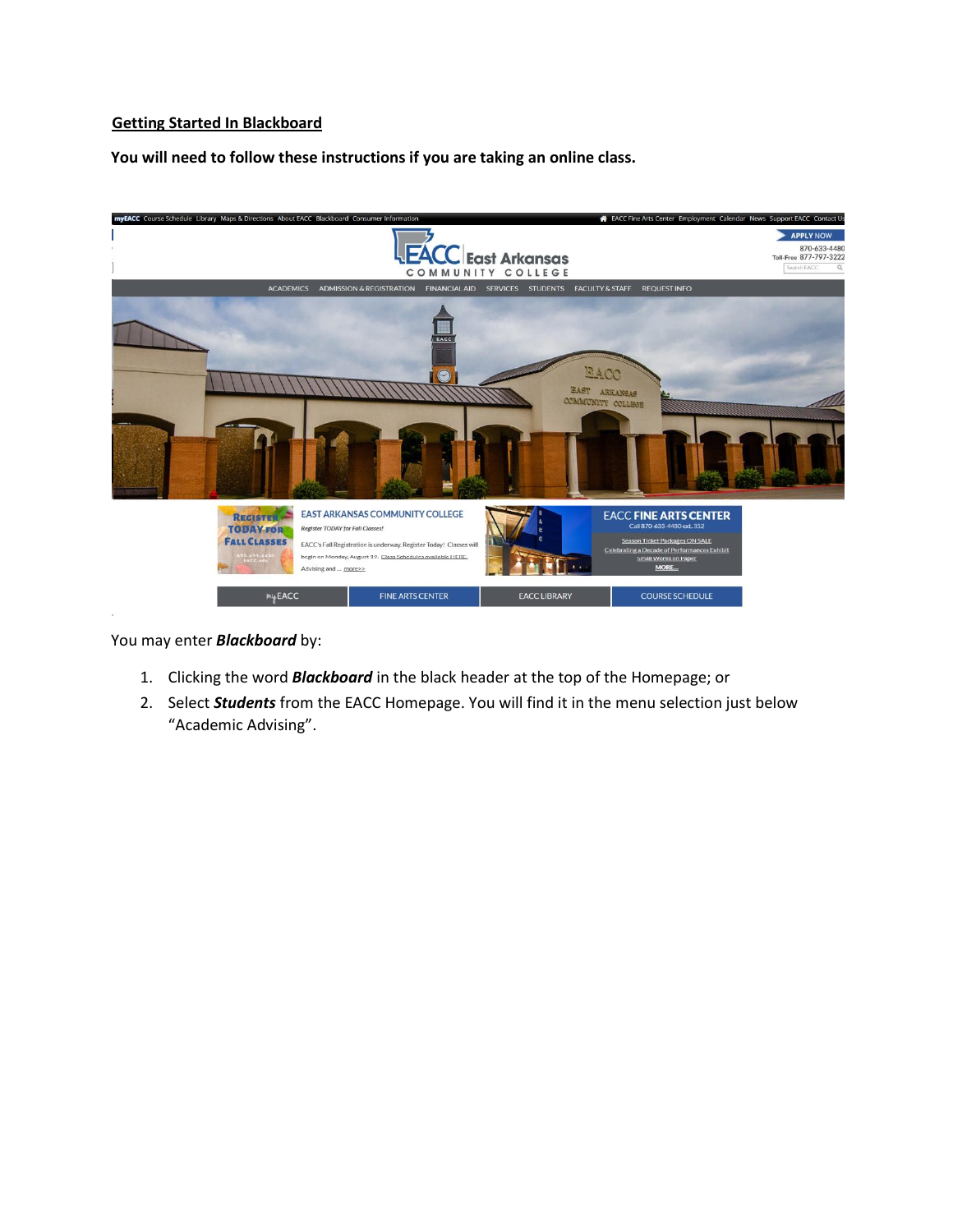Next, click *Blackboard*. You'll find it in the column on the left hand side of the page. When you click *Blackboard* you will see the following:





EACC Fine Arts Center Employment Calendar News Support EACC Contact I

ACADEMICS ADMISSION & REGISTRATION FINANCIAL AID SERVICES STUDENTS FACULTY & STAFF REQUEST INFO

#### **STUDENTS** Academic Advising

Blackboard

Career / Transfer Services

Career Pathways Complaint Suggestion Form

Counseling

**Disability Services** 

 $\mathsf{EACC}\,\mathsf{Email}$ 

Excessive Absence Policy

Payment Plans

Student Activities

Student Complaint Procedure

Student Forms

Student Support Services TRIO

Testing



#### **STUDENTS**

Mission Statement & Guiding Philosophy

The department of Student Services supports the College's mission to prepare students for a lifetime of learning and contributing<br>to society by connecting academic and co-curricular programs.

The department lives out this mission by promoting a campus culture characterized by collaboration among faculty, staff and students, development of leadership skills, self-reflection, critical thinking, high expectations, and participation in recreational activities.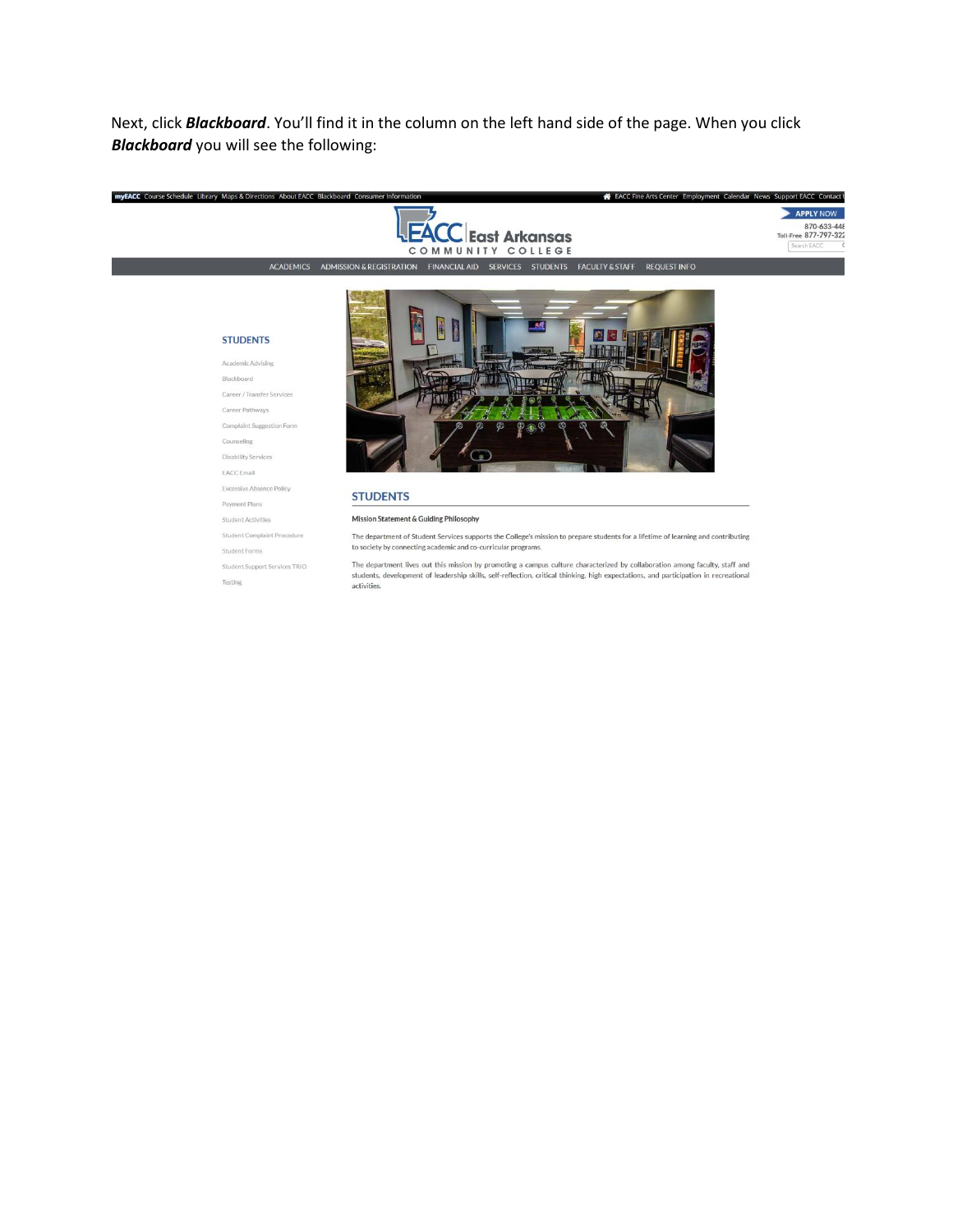To access *Blackboard* please click *"Bb"* listed below.



You can access printable instructions by clicking on *Blackboard learn* below.



Once you click *Blackboard learn* you will be taken to the page below:

## **I. Logging into Blackboard**

Please review the **Blackboard instructions** 

- Go to EACC's homepage at **www.eacc.edu**
- Select the **Blackboard** link under the **Students** menu, or select **Blackboard** from the black toolbar on the homepage
- Complete the tutorial to get an overview of the basics for using Blackboard. You will find the **Blackboard Tutorial** at the bottom of the page, underneath the information on *Respondus*.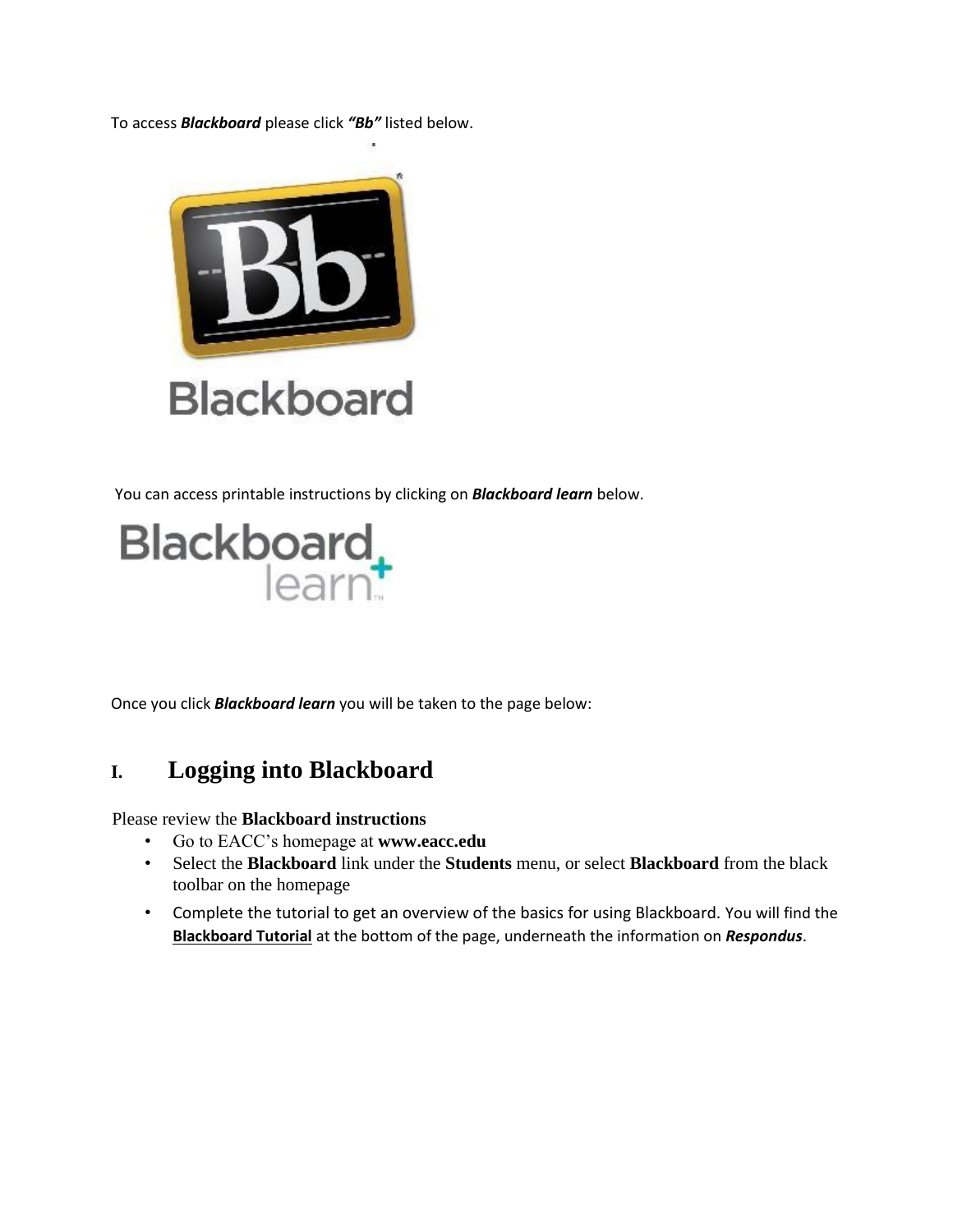## **II. Blackboard Instructions**

Please complete this tutorial prior to the start of a semester if you are new to Blackboard or need a review on how to access/use Blackboard.

**You will NOT be able to login to your Blackboard account and see your classes until the first day of the semester**.

### **III. Blackboard Issues**

- **Make sure you have completely reviewed the Blackboard instructions. If you do not know how to login because you do not know what to use as your username and password, go through the instructions again.**
- If you are still having issues with **Blackboard** please send an e-mail to blackboard@eacc.edu and include the following:
	- 1. Your full name
	- 2. Your complete student ID number (**NOT** your Social Security number)
	- 3. The course name w/ number and section number (Example: General Biology, BIO-1014 1)
	- 4. A brief explanation of the problem encountered (Example: When I login to Blackboard I don't see my class.)

## **IV. Additional Information**

- **Before sending** the e-mail, make sure **you** have completed the **online Blackboard Tutorial**.
- The e-mail must be from your **EACC e-mail** account; every student has an EACC e-mail account.
- As a student, you are responsible for knowing your Student ID Number. The Blackboard Administrator cannot tell you what your ID number is; please contact the Registrar's Office for that information at (870) 633-4480.
- **Do not** contact the Blackboard Administrator with C**ampus e-mail** problems or *myEACC* problems; Please contact the Computer Education Center (CEC) per email at eadams@eacc.edu or to **bfowler@eacc.edu** or call (870) 633-4480 ext. 361.
- Your courses will not be available until the official first day of classes. It's important to log into each of your courses once they are available.
- **If you haven't logged into your courses(s) by the 11th Day of Class, you WILL be dropped from the roster and not allowed course access.**
- You **MUST** actually click on each course link to have your attendance for that course recorded.
- **If you have logged in even once, you are counted as attending the class and must go through the official drop process.**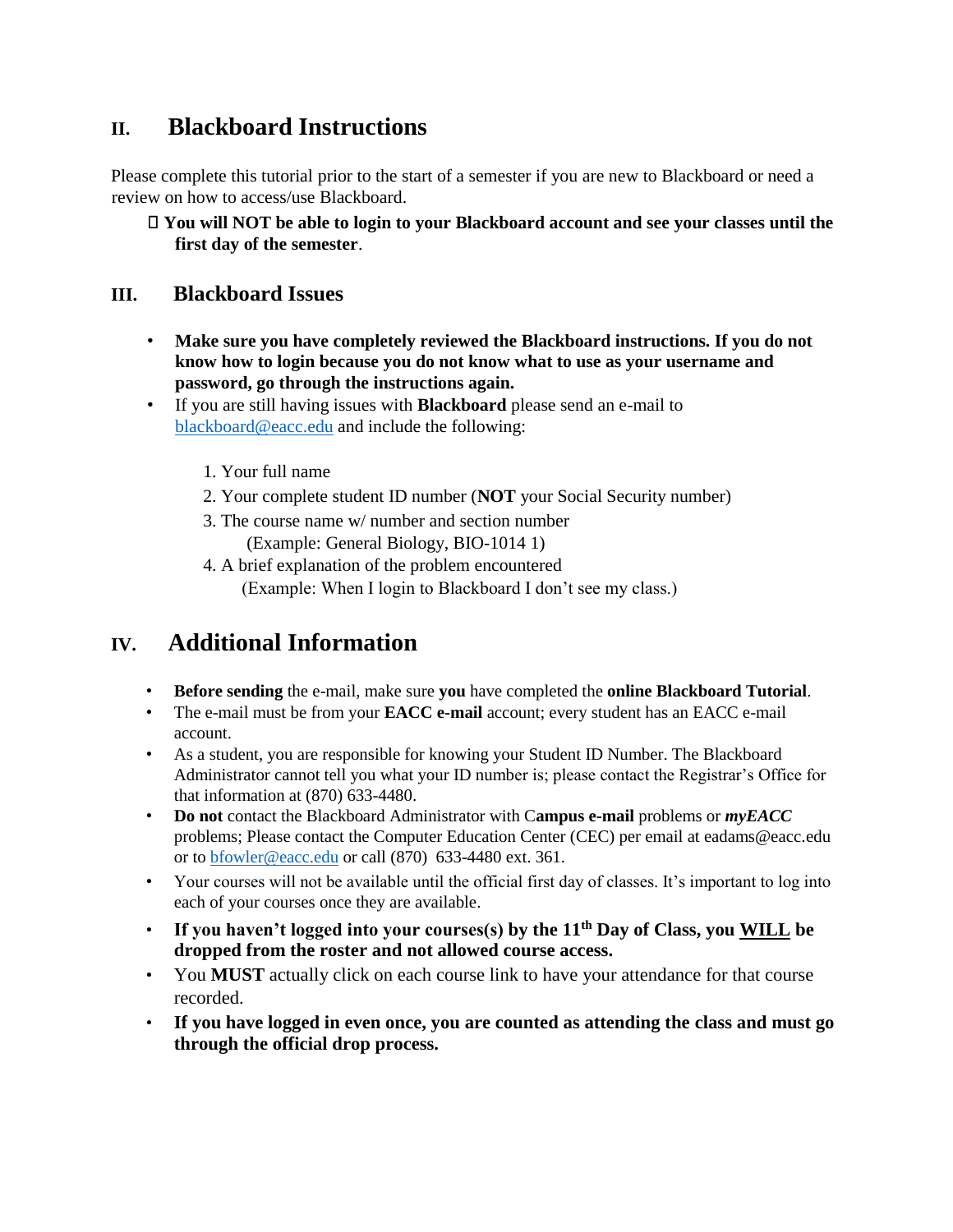### **V. Free downloads that will help your computer work with Blackboard**

- Please be sure to download the most current version of JAVA. You can go to: **<http://www.java.com/en/>** and download the free version.
- If possible, please use Firefox or Chrome for your best viewing experience.
- To download a free version of Firefox go to [http://www.mozilla.com](http://www.mozilla.com/)
- To download a free version of Chrome go to http://google.com/chrome

## **VI. Blackboard Contacts**

- **Blackboard Administrator - blackboard@eacc.edu**
- **Distance Education Specialist – DistanceLearning@eacc.edu**
- **Distance Learning Director - DistanceLearning@eacc.edu**

You will need a Blackboard Username and Password before you can complete the login process. Your Blackboard username and initial password will be your EACC ID number. You may have a nine digit ID number or a seven digit ID number.

If you have a **nine digit ID number**, the example for login:

**Example: Student Name:** John Doe **EACC ID number:** 1234-56789 **Username:** 1234-56789 **Password:** 1234-56789

If you have a **seven digit ID number**, the example for login:

**Example: Student Name:** Jane Doe **EACC ID number:** 7654321

**Username:** 7654321

**Password:** 7654321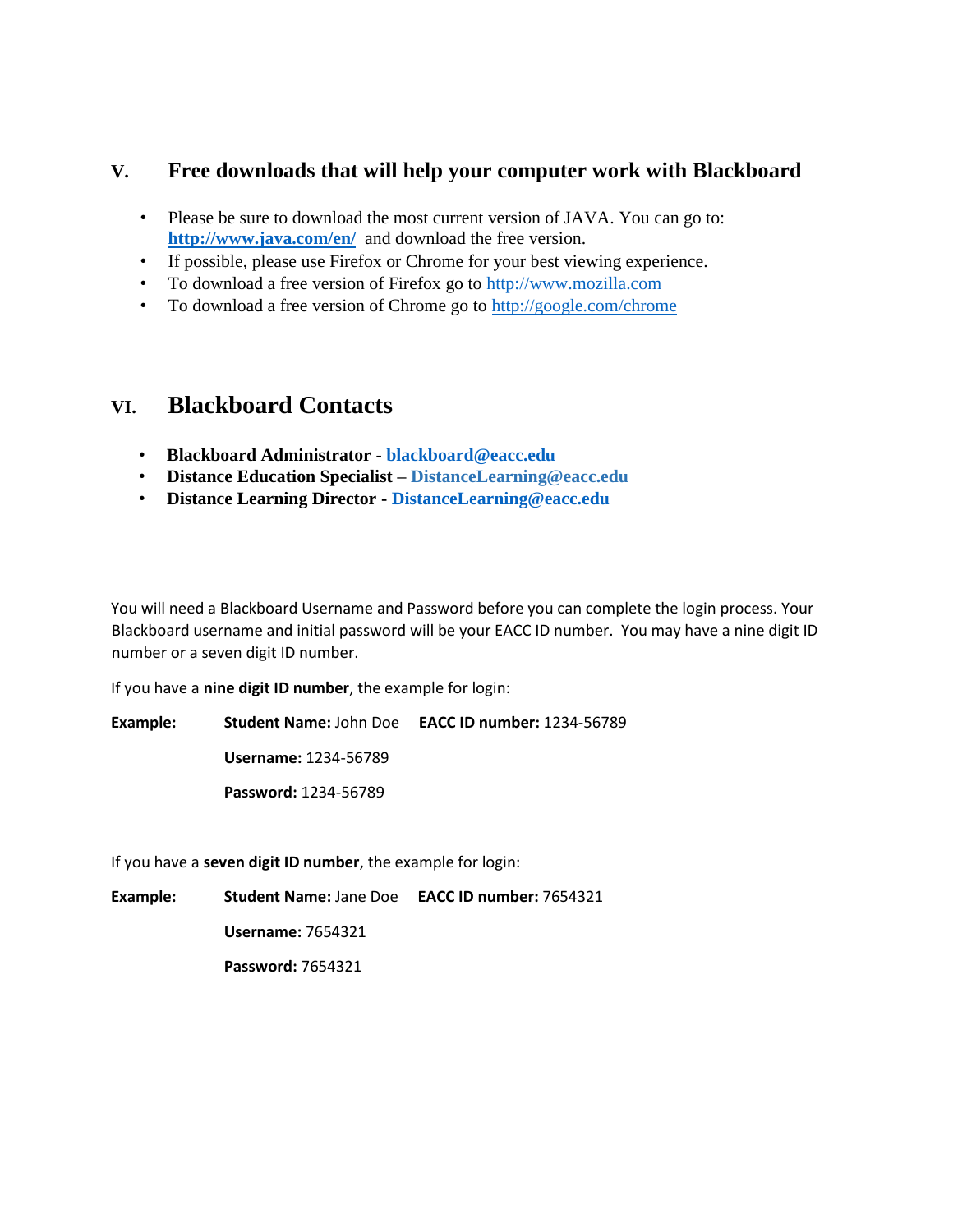When you login the first time, it is strongly recommended that you change your password. To change your password:

1. Click **"Personal Information**."



- 2. Click *Change Password*.
- 3. Follow the steps to change password.

Keep in mind that your Blackboard password is case sensitive, so make sure you pay attention to whether you are using upper or lower case letters when you create your new password.

| Personal Information |                               | <b>Change Password</b>                     |
|----------------------|-------------------------------|--------------------------------------------|
|                      | <b>Change Password</b>        |                                            |
|                      | * Indicates a required field. |                                            |
|                      | <b>CHANGE PASSWORD</b>        |                                            |
|                      |                               | Complete this form to change the password. |
| * Password           |                               |                                            |
|                      | <b>X</b> Verify Password      |                                            |

Click Submit to proceed. Click Cancel to go back.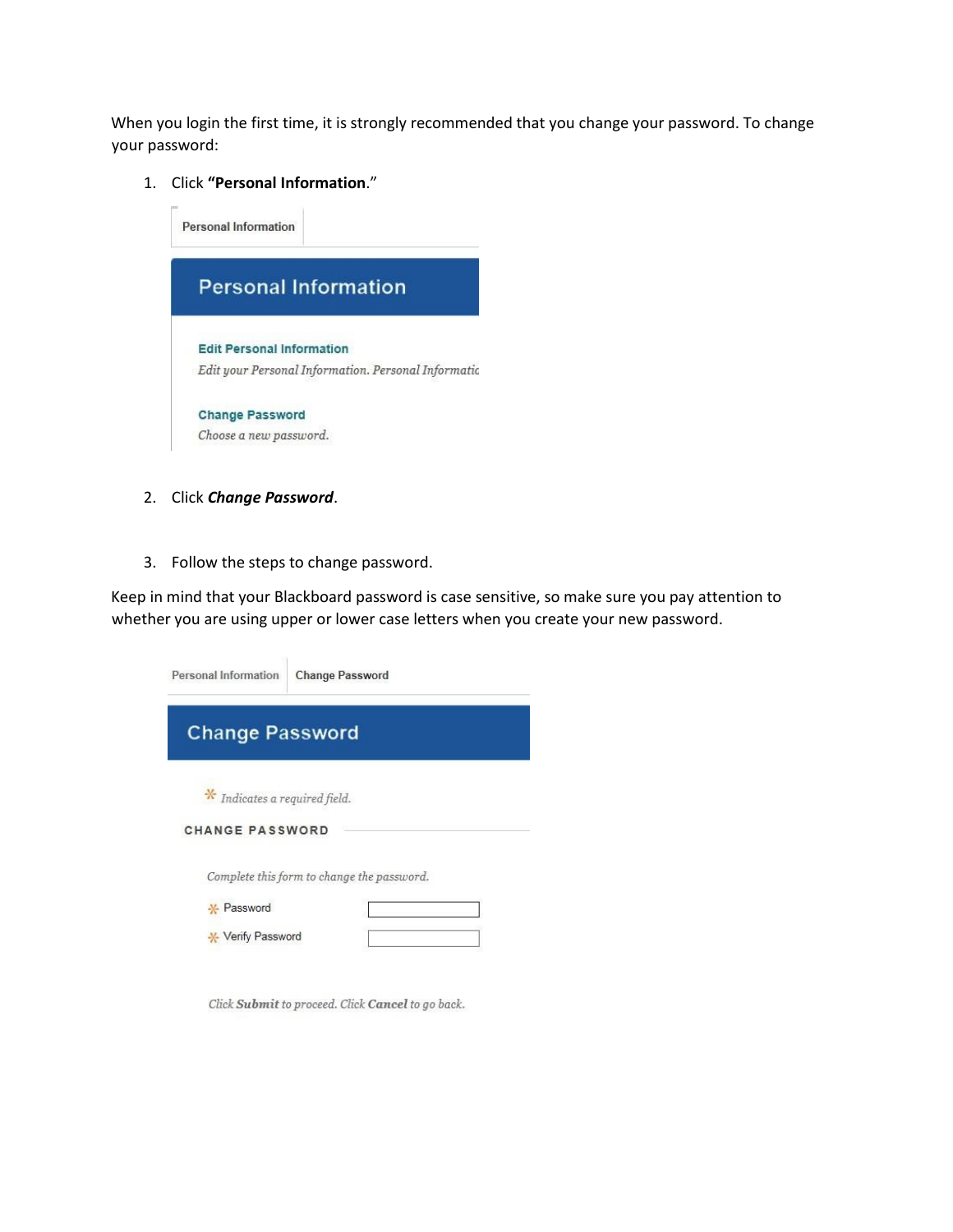DO NOT attempt to create your own account and enroll in courses. The Blackboard Administrator creates ALL accounts and enrolls all students.

**Enter your Blackboard Username and Password. You will be able to view your Course List once you login.**

| Blackboard. |  |  |
|-------------|--|--|
|             |  |  |

| <b>USERNAME</b> |                       |
|-----------------|-----------------------|
|                 |                       |
| <b>PASSWORD</b> |                       |
|                 |                       |
| Login           | Forgot Your Password? |

#### **Assignment Submissions via Blackboard and online exams**

EACC recommends using either Mozilla Firefox [\(http://www.mozilla.com\)](http://www.mozilla.com/) or Google Chrome [\(http://google.com/chrome\).](http://google.com/chrome) Both browsers perform well with Blackboard and are free downloads from their respective sites. If you use Internet Explorer you may experience problems submitting assignments or taking tests on Blackboard.

Also, if you are using a MAC computer, please submit your assignments in either the MS Word "doc or docx" formats, Rich Text format (rtf), or Adobe Acrobat "pdf" format. We have no way to open and read any document submitted in the MAC "pages" format.

Finally, if any of your courses make use of the Respondus LockDown Browser for the taking of exams, this browser WILL NOT work on "Chromebook" computers or any other computers running the Chrome operating system (don't confuse this with the Google Chrome web browser, they are 2 different products). In that event, you will have to find and use a computer that's running under the Windows or MAC operating system.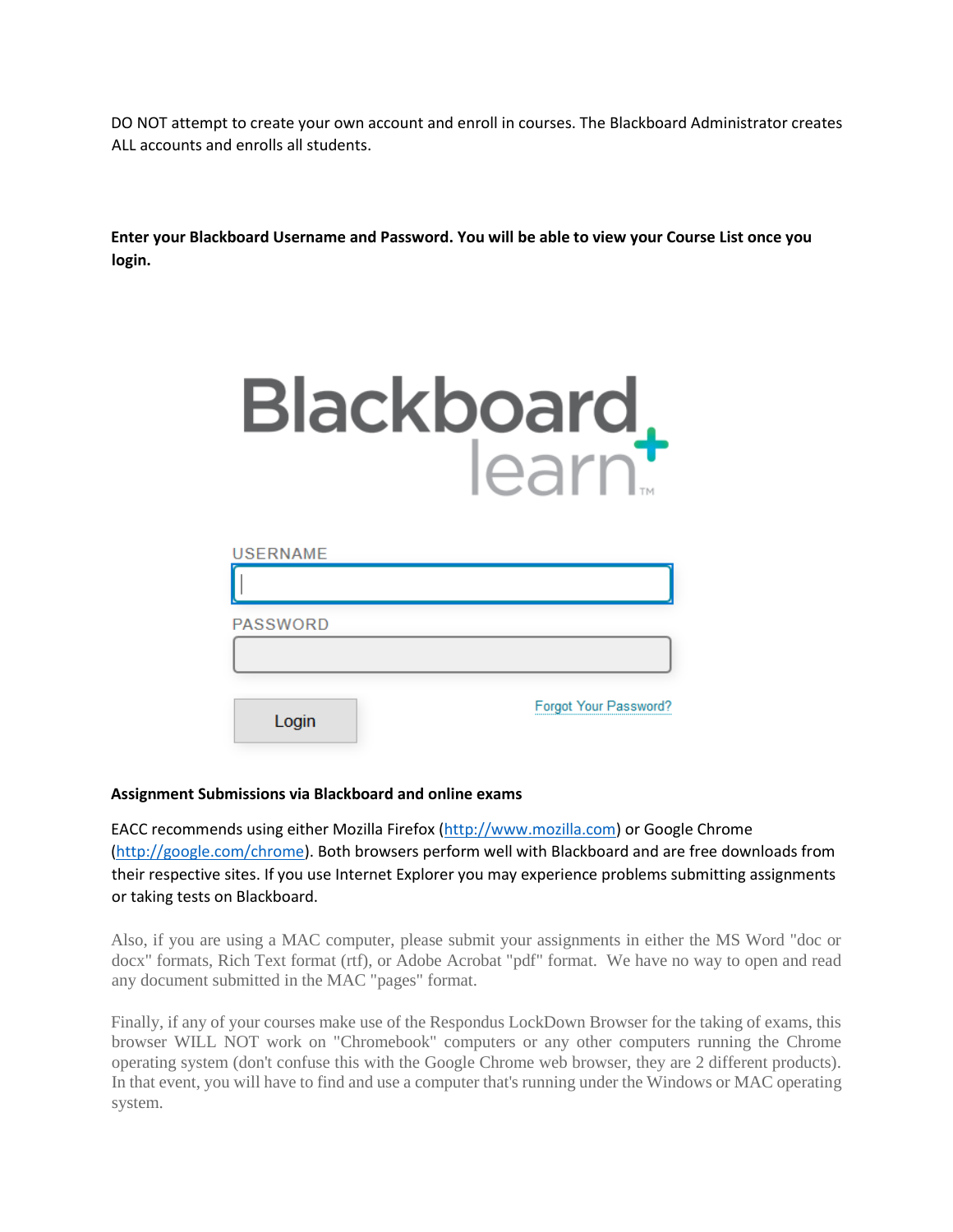

© 1997-2016 Blackboard Inc. All Rights Reserved. U.S. Patent No. 7,493,396 and 7,558,853. Additional Patents Pending.

To access your course please click the course(s) listed under *My Courses*.

- Select **Content** to view the details of your course.
- Select *Announcements* to view special announcements posted by your instructor.

#### **Attendance**

Your courses will not be available until the official first day of classes. It's important to log into each of your courses once they are available. Please log in to your courses (*through Blackboard)* AS SOON AS POSSIBLE, to be counted as attending the class.

## **If you haven't logged into your courses(s) by the 11th Day of Class, you WILL be dropped from the roster and not allowed course access.**

You **MUST** actually click on each course link to have your attendance for that course recorded.

If you wish to **drop** a course, please send an email to your Advisor and copy to your Instructor and state that you want to drop the course and provide the *Course Name and ID number***.** Failure to attend classes does not constitute an official drop/withdrawal. **If you have logged in even once, you are counted as attending the class and must go through the official drop process.** For information on refunds, please refer to the College Catalog [\(https://www.eacc.edu/catalog\).](https://www.eacc.edu/catalog)

If you choose to withdraw from **all** classes at EACC, please send an email to your Advisor and copy to your Instructor(s) and state that you want to withdraw from all of your course(s) and provide the Course names and ID numbers for all course(s).

If you are having technical difficulties logging in, contact the Blackboard Administrator (blackboard@eacc.edu) IMMEDIATELY to retain your seat in the enrolled course(s).

#### **Logging Out of Blackboard.**

If you look at the top right hand side of the page you will see a circle with a line inside of it. If you click it, you will be able to log out.

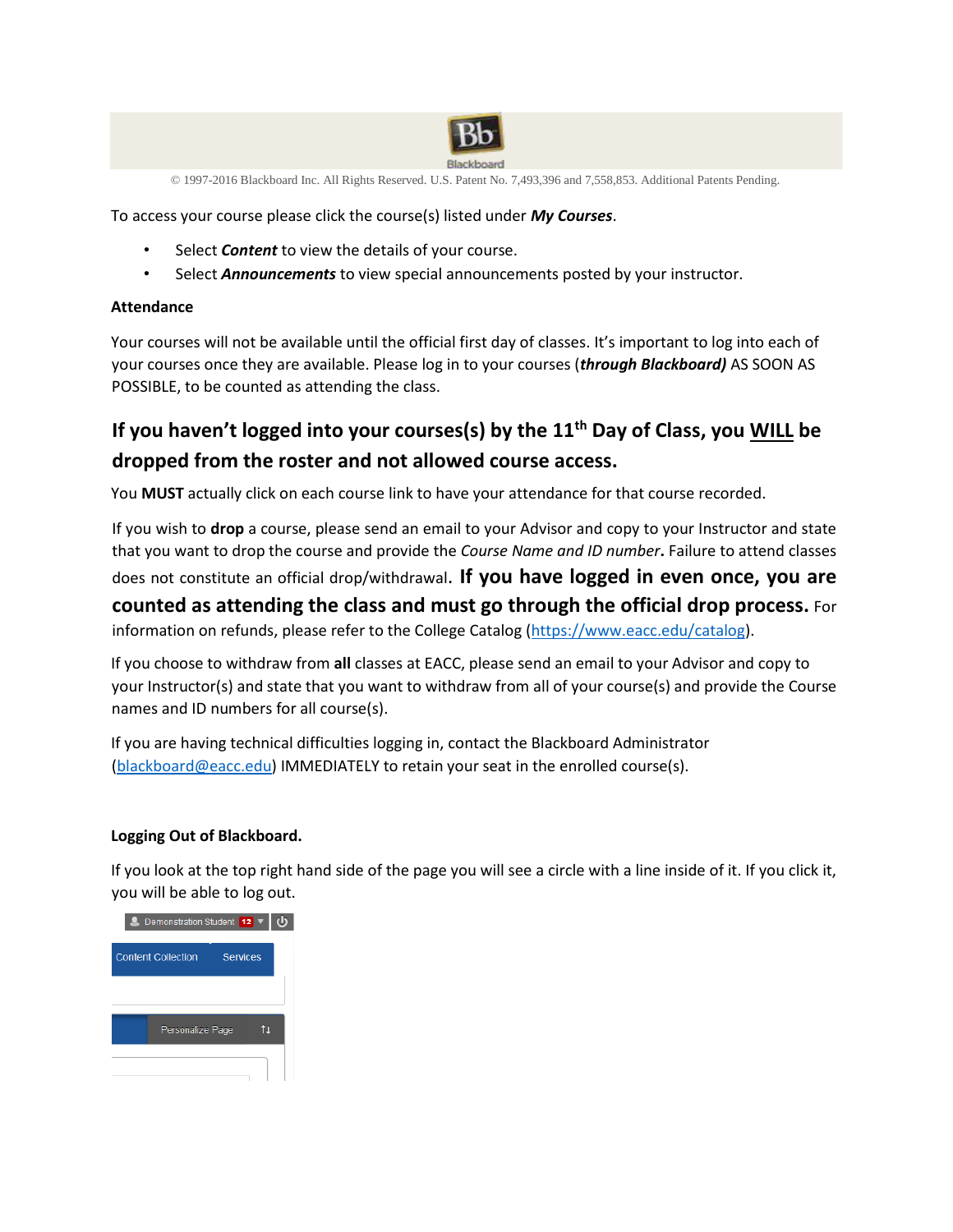#### **Important Information**

*Please regularly check your EACC e-mail for important messages and delete old messages to make sure space is available for important EACC e-mail announcements to be received.* 

#### **ADDITIONAL BLACKBOARD TIPS**

If you are in a course that requires an Access Key or Code to view the course content, you will see this page displayed when you attempt to view the content of that course. Enter your Access Key in the space provided and press Submit. If an Access Key or Code did not come with your textbook, follow the "Need an Access Key?" link. Please be sure to login to Blackboard before using the access key.

| <b>Icess Course Cartridge</b> |                                                                                                                                               |       |
|-------------------------------|-----------------------------------------------------------------------------------------------------------------------------------------------|-------|
|                               |                                                                                                                                               | Casse |
|                               |                                                                                                                                               |       |
| cess Course Cartridge         |                                                                                                                                               |       |
|                               | rums mad broff soling a Counter Cathidge published by Mostly, Pro., An Access Key from this publisher must be obtained to provid this content |       |
| <b>ALLENE KAY</b>             |                                                                                                                                               |       |
| to Assess KesT<br>Key         |                                                                                                                                               |       |
|                               |                                                                                                                                               |       |
|                               |                                                                                                                                               |       |